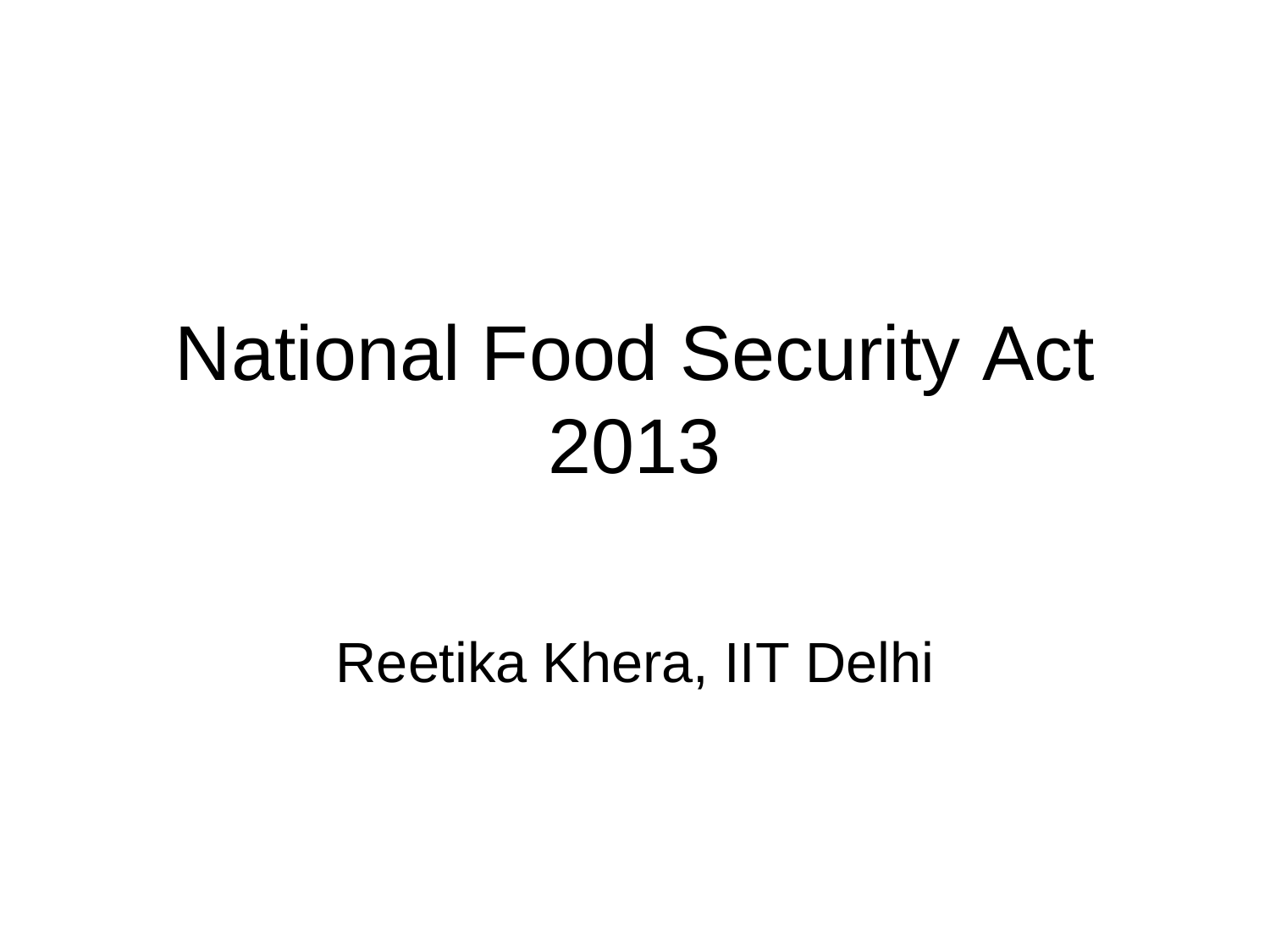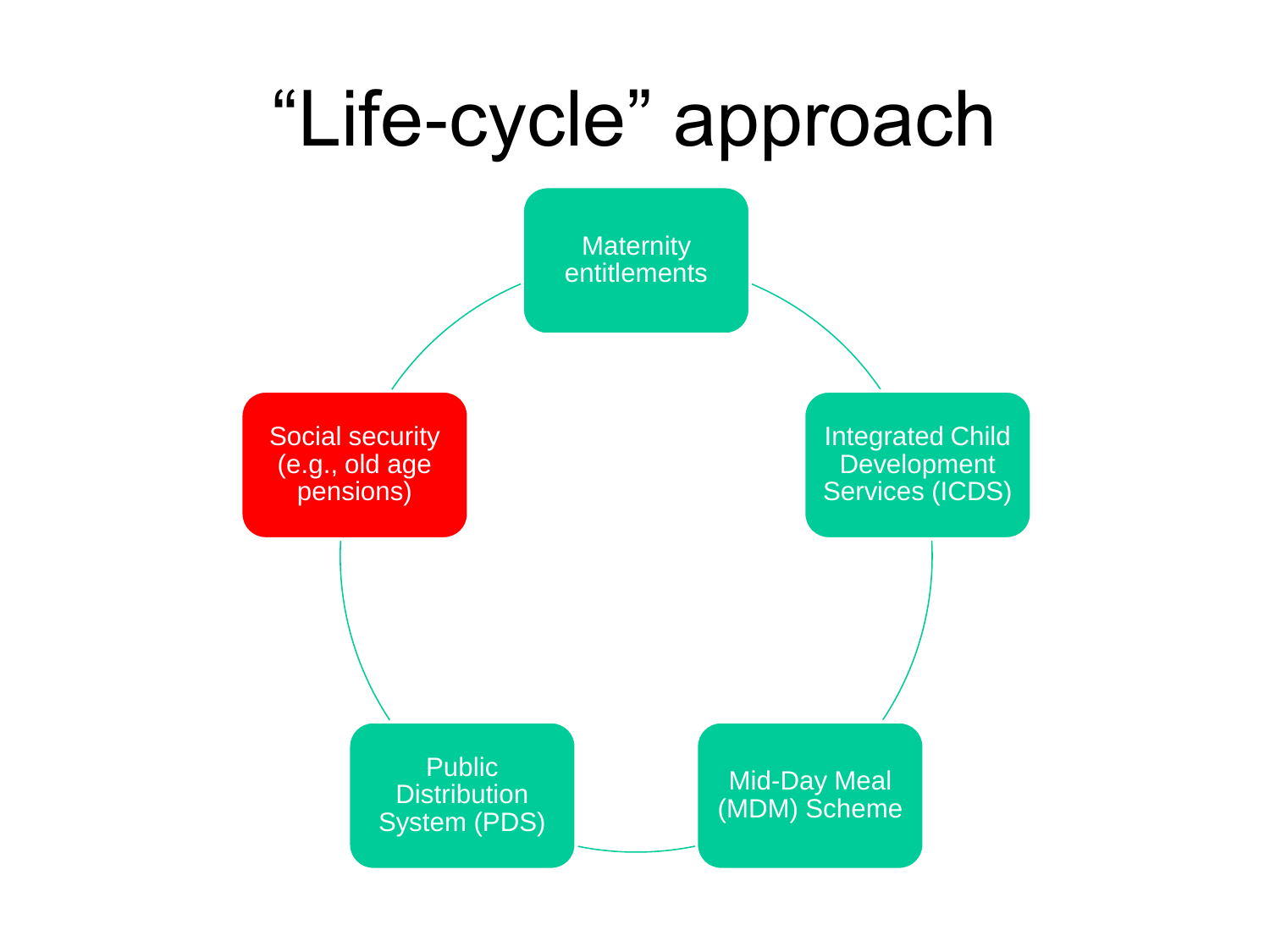# **NFSA 2013: What's new?**

• Maternity entitlements are new

• Other programmes already exist: • ICDS, MDM and PDS

• PDS: Effective coverage will double and prices will be halved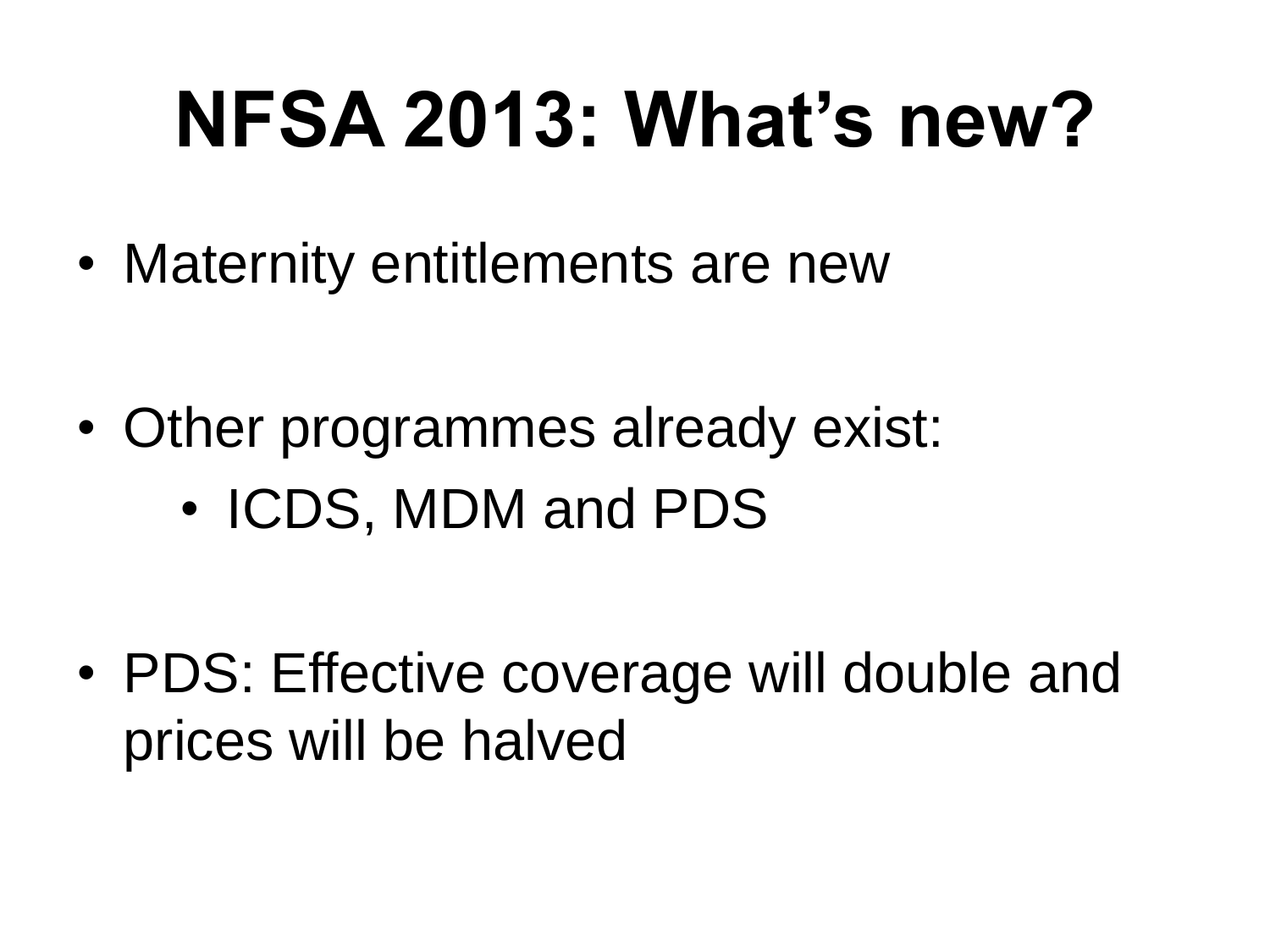# Public Distribution System

- **Coverage**: 75% rural population & 50% urban population
- **Entitlements**: 25 kgs per month at Rs 3/2/1 for rice/wheat/millets.

• Given the decline in poverty and those reporting "skipping meals", why such expansive coverage?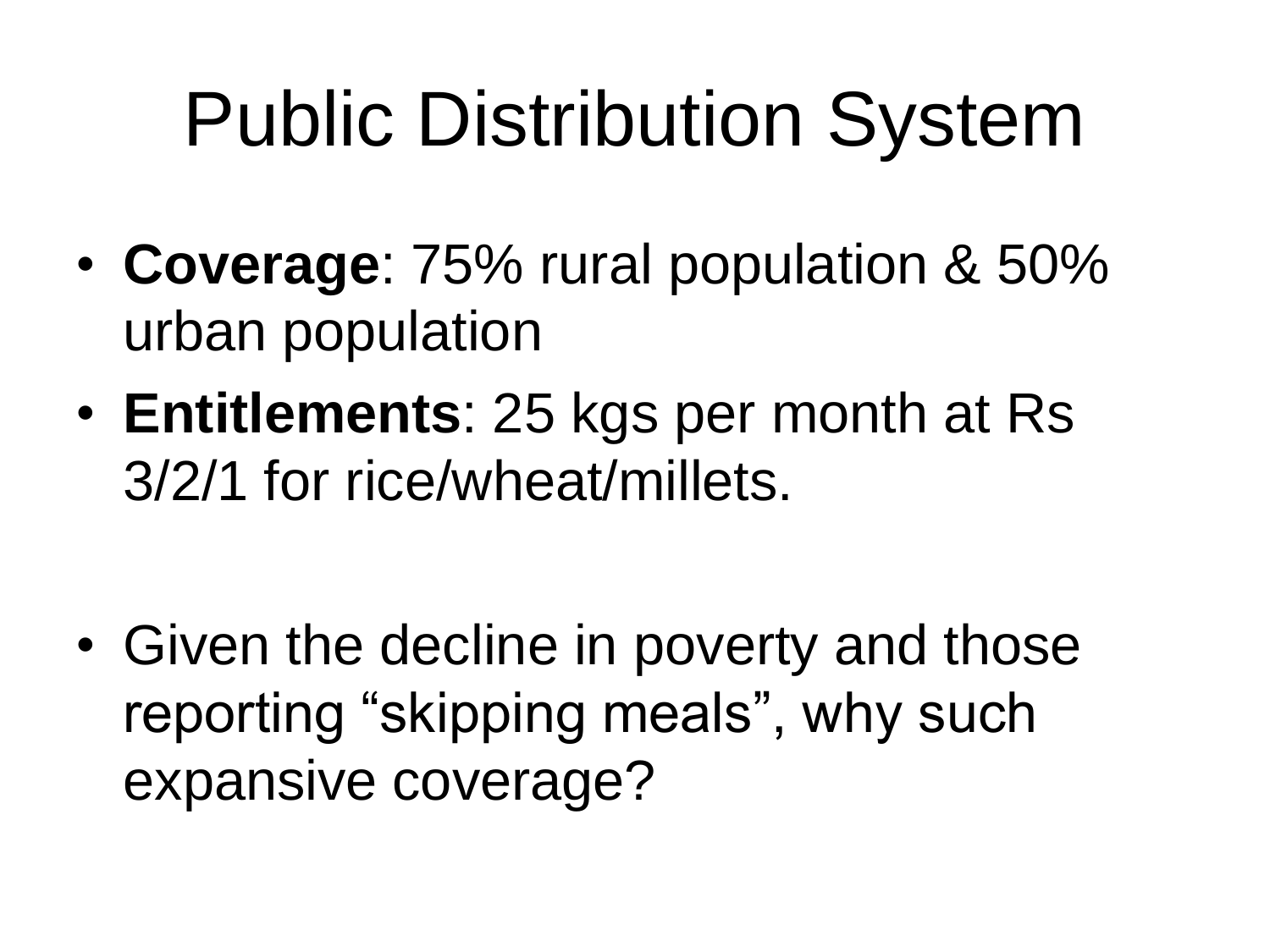#### **KAUN BANEGA BPL?**

Three of these women have BPL cards. Three don't. Can you spot them?



Everyone has a right to food, but 50% of poor households do **NOT** have a BPL card.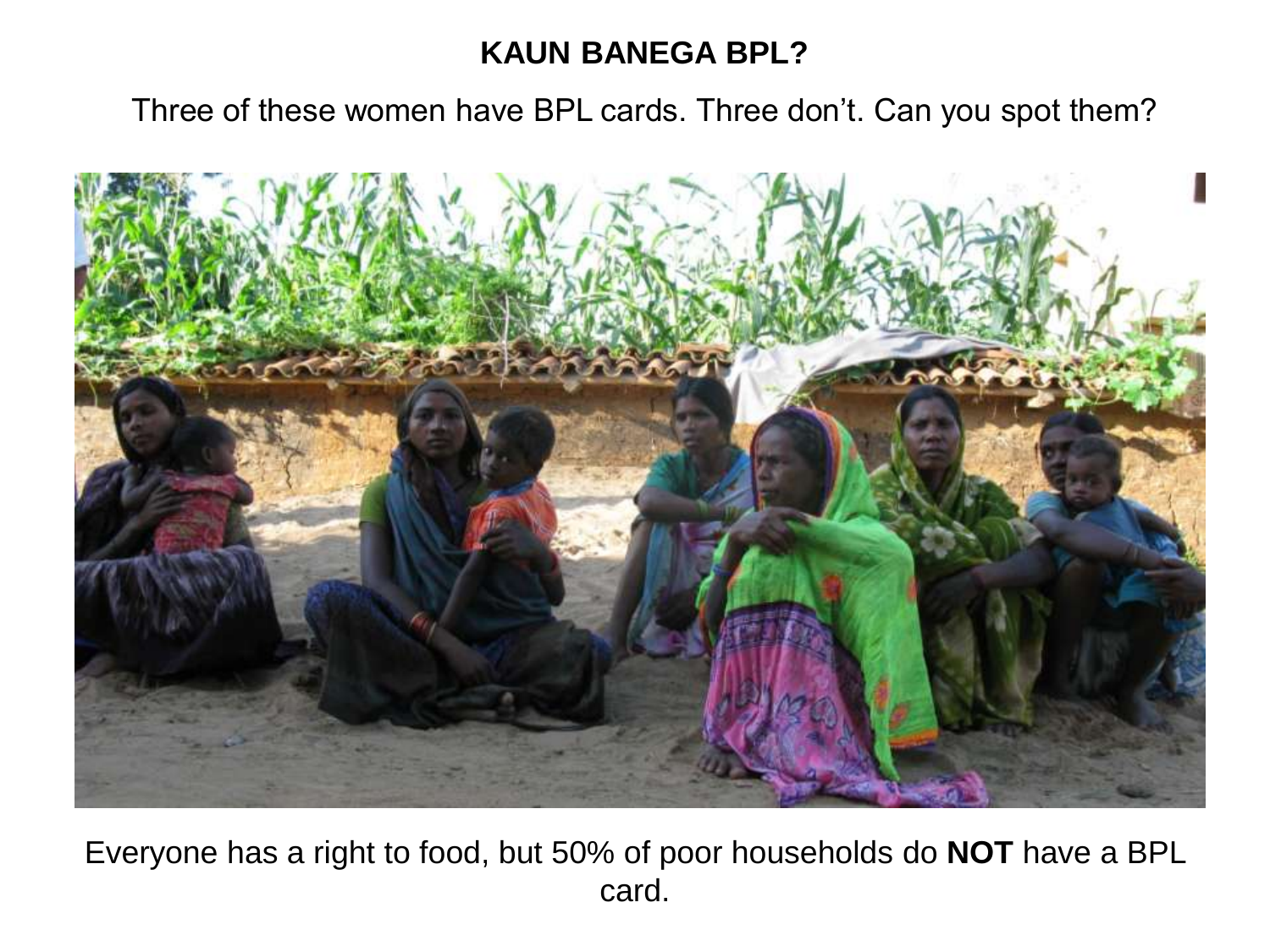# PDS upgrade

- Yes, "poverty" and "hunger" have declined.
- But

(a) How are "hunger" and poverty defined?

(b) Vulnerability (to both) remains high

- Lower risk of "exclusion errors"
- Simpler, and easier to implement
- Good-bye to controversial "poverty line"
- Big pressure on the PDS to work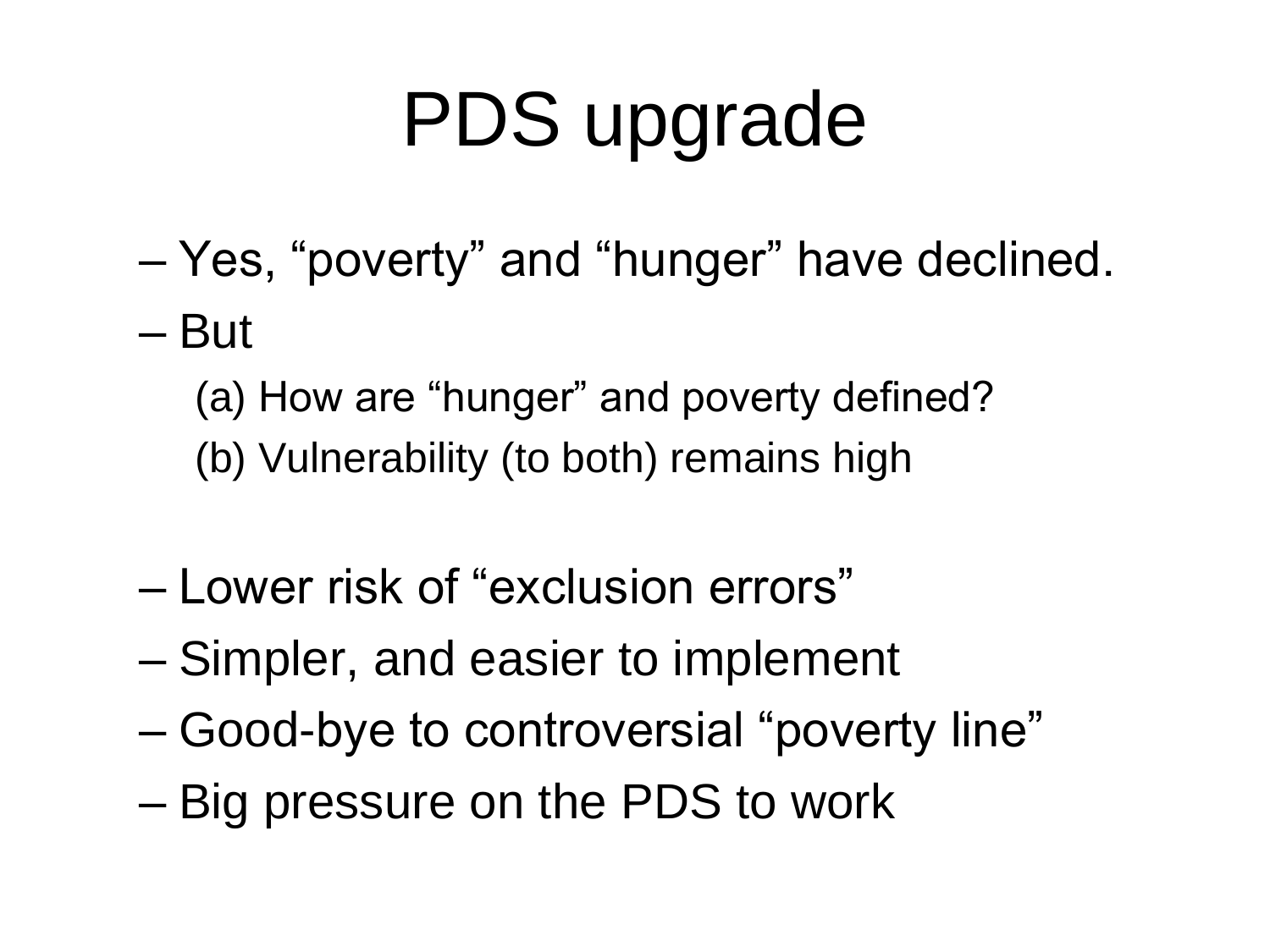### Financial Cost

 **(Rs. Lakh Crores)**

Current expenditure (2012-13) 1.20 Increase in expenditure ~.25 Estimated cost NFSB ~1.50

as % of GDP  $1.5$ 

Source: Budget documents, 2012-13.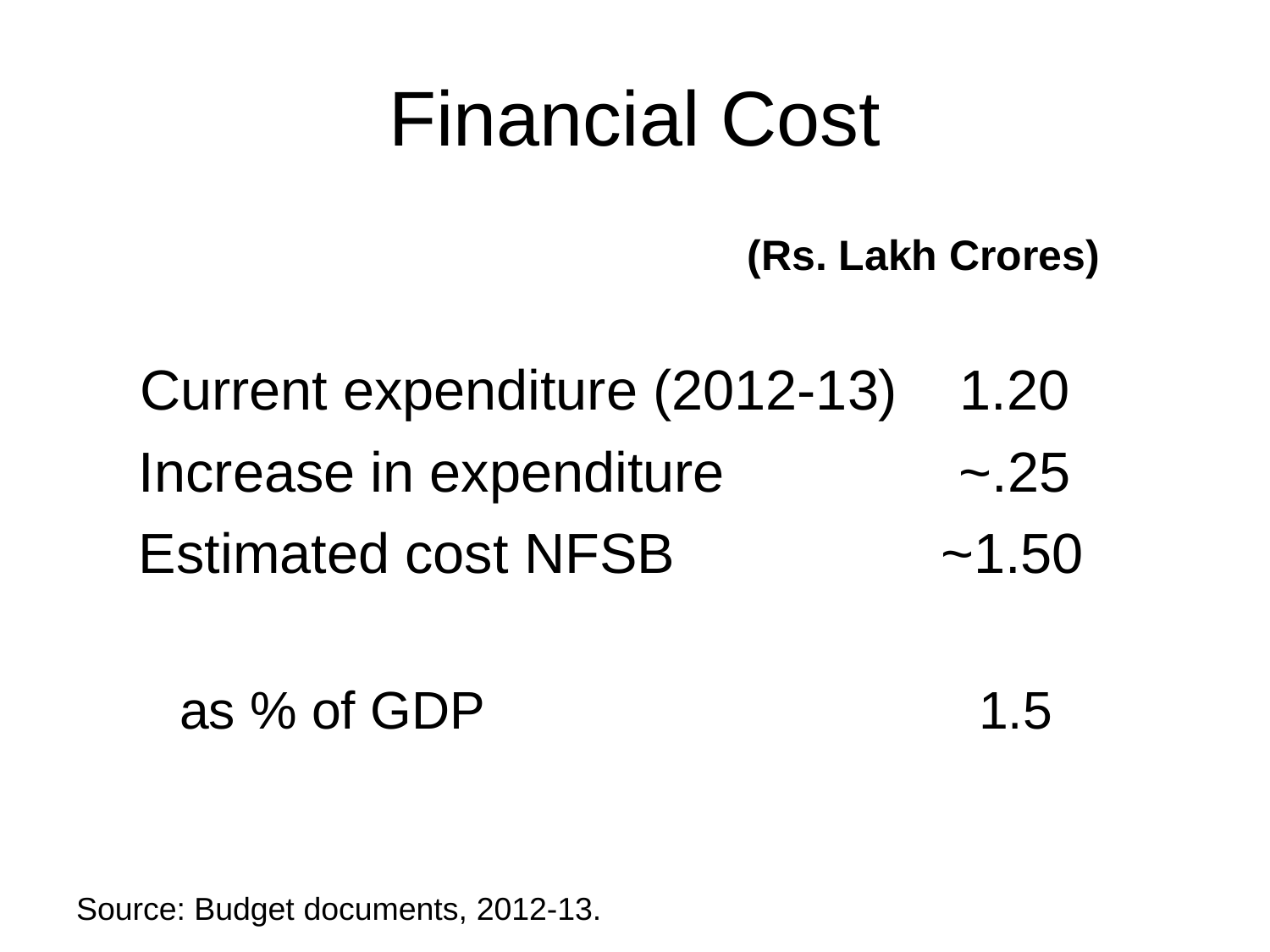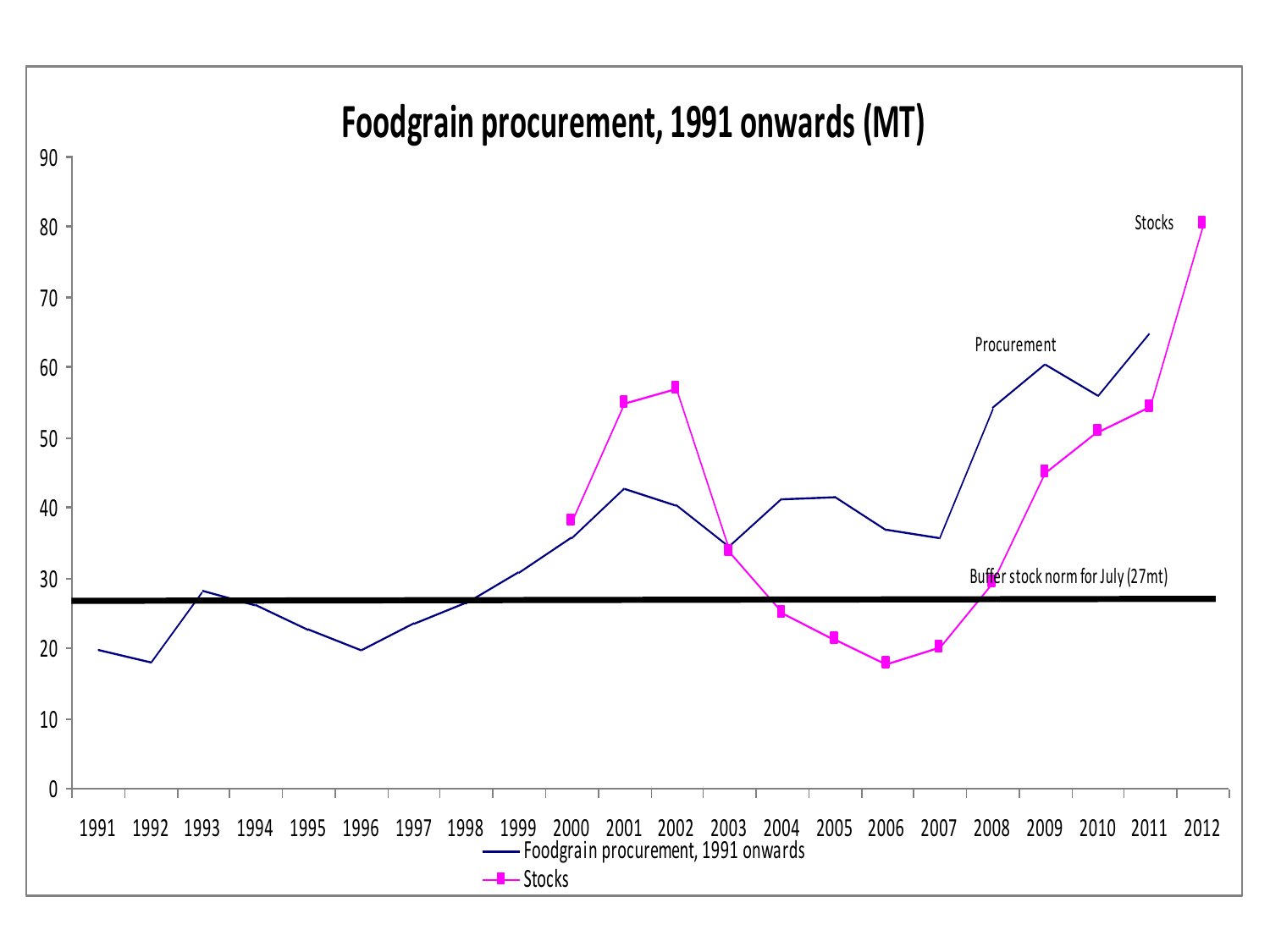## Corruption concerns

90.9 93.9 58.0 57.5 85.2 76.3 27.0 51.8 23.2 7.3 74.5 66.0 46.3  $30.2$ 22.2  $10.4$ 8.2 4.1 0.0 10.0 20.0 30.0 40.0 50.0 60.0 70.0 80.0 90.0 100.0 **Diversion of PDS grain in survey states (2004-5 vs. 2009-10)** ■2004-5 ■2009-10

Source: Calculated from Monthly foodgrains bulletin and National Sample Survey data from 2004-5 and 2009-10.

BI RAJ UP JH OR HP Chh AP TN